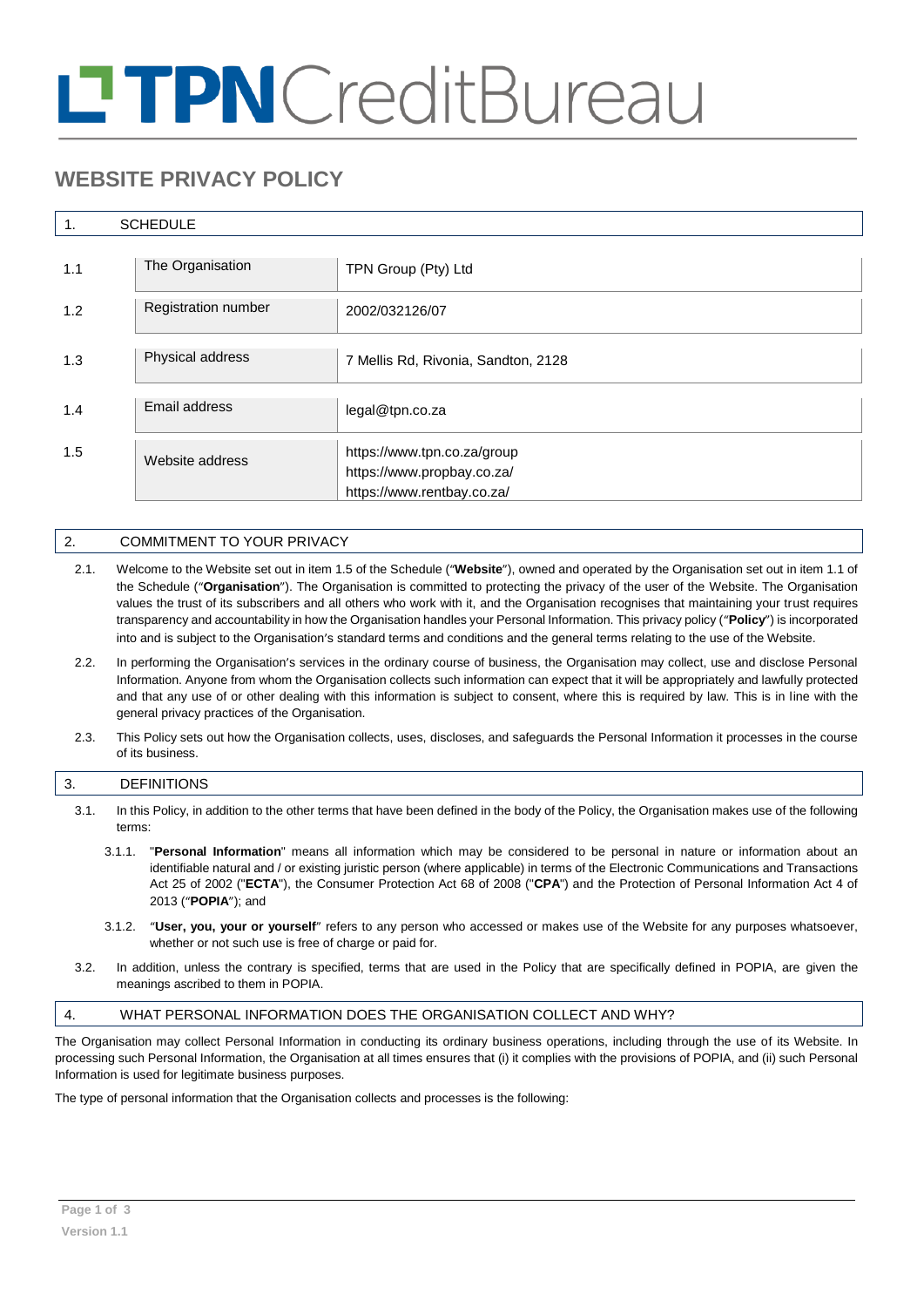| <b>Categories of</b><br>Data Subjects | Personal Information that may be processed (What)                  | Purpose (Why)                                  |
|---------------------------------------|--------------------------------------------------------------------|------------------------------------------------|
| <b>Clients</b>                        | Name and surname, physical address, registration numbers, bank     | To service our clients and to invoice them for |
|                                       | details, VAT number and email address.                             | services rendered                              |
| <b>Service Providers</b>              | Names and surname, registration number, VAT numbers, physical      | To engage and pay service providers for        |
|                                       | address, email address, BEE status documents, SARS Tax             | products and/or services that they have        |
|                                       | Clearance and bank details.                                        | performed.                                     |
| Consumers                             | Name and surname, ID numbers, date of birth, gender, contact       | To provide consumer credit reports to our      |
|                                       | details, address, financial information.                           | clients                                        |
| <b>Employees</b>                      | Name and surname, ID number, physical address, email address,      | To employ staff and to pay them monthly and    |
|                                       | qualifications, gender and race, contact number, bank details, tax | comply with the necessary legislation          |
|                                       | details and criminal record checks                                 |                                                |
| Website visits                        | Name and Surname, Username, password, IP Address, business,        | To identify users to be able to provide our    |
|                                       | profession, product preferences.                                   | services to them.                              |

# 5. OBTAINING CONSENT

The Organisation does not, except where otherwise permitted by law, collect, use or disclose your Personal Information without your consent.

#### 6. USE, STORAGE AND DISCLOSURE OF PERSONAL INFORMATION

- 6.1. The Organisation operates its Website, and conducts its business in general, in accordance with South African legislation. The Organisation considers it imperative to protect the privacy interests of data subjects.
- 6.2. In the event that the Organisation sends Personal Information outside of South Africa (including if such information is hosted offshore), the Organisation will ensure that it takes all reasonable steps to ensure that it complies with all applicable laws in this regard, including POPIA.
- 6.3. The Organisation process Personal Information only for specific, explicitly defined and lawful purposes and the Organisation will only disclose information for legitimate purposes.
- 6.4. Any information collected from you as well as any Website usage information or any information from other sources may be stored on any server presently operated by the Organisation and may be used by the Organisation to improve your experience on the Website, to develop new products and services from time to time, and to offer you new products and services both from the Organisation and its affiliates. By accessing the Website, you consent to the Organisation storing the information on its server and for the Organisation marketing its own new products and services, to you, from time to time.

# 7. RETENTION OF PERSONAL INFORMATION

All Personal Information retained on the Organisation's database, including such information obtained through the use of the Website, is in accordance with the retention provisions set out in the applicable laws and regulations of South Africa, including those set out in POPIA

## 8. YOUR RIGHTS IN RELATION TO YOUR PERSONAL INFORMATION

- 8.1. It is important to note that you have rights in relation to your Personal Information.
- 8.2. You have the right to contact the Organisation at any time to ask the Organisation to:
	- 8.2.1. confirm that it holds your Personal Information (at no charge);
	- 8.2.2. provide you access to any records containing your Personal Information or a description of the Personal Information that the Organisation hold about you (subject to payment of a prescribed fee); and / or
	- 8.2.3. confirm the identity or categories of third parties who have had, or currently have, access to your Personal Information (also subject to payment of a prescribed fee).
- 8.3. The Organisation's contact information is as set out in item 1.4 of the Schedule.
- 8.4. When you make a request regarding your Personal Information, the Organisation will take reasonable steps to confirm your identity.
- 8.5. There may be times when the Organisation cannot grant access to your Personal Information, including where granting you access would (i) interfere with the privacy of others, or (ii) result in a breach of confidentiality. The Organisation will always provide you with reasons if this is the case.
- 8.6. If you are of the view that any Personal Information that the Organisation holds about you is incorrect in any way, including that it is inaccurate, irrelevant, outdated, incomplete or misleading, you are allowed to ask the Organisation to correct it. If you believe that any Personal Information that the Organisation holds about you is excessive or has been unlawfully obtained, you can ask the Organisation to destroy or delete it. You may do the same if you think that the Organisation has retained if for longer than necessary, given the